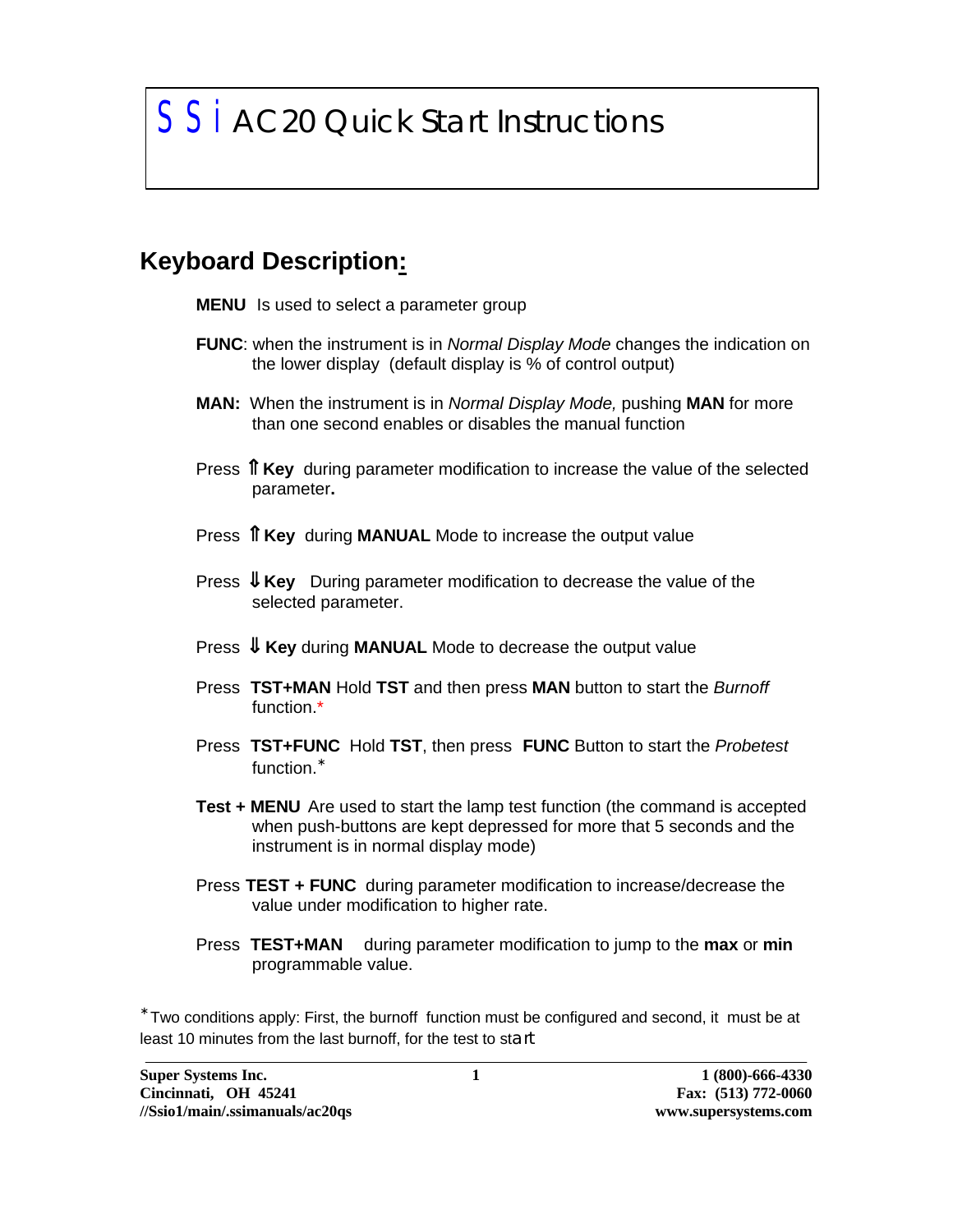#### **Notes:**

- 1) All the actions explained on the previous page which require two or more push-buttons must follow exactly the push-button sequence shown.
- 2) A 30-second time-out period is operational for the modification portion of the instrument. If no push-buttons are depressed within 30 seconds the instrument will automatically go to *Normal Display Mode.*

| MENU<br><b>FUNC</b> |            |                   |
|---------------------|------------|-------------------|
|                     | <b>MAN</b> | PV<br><b>AC20</b> |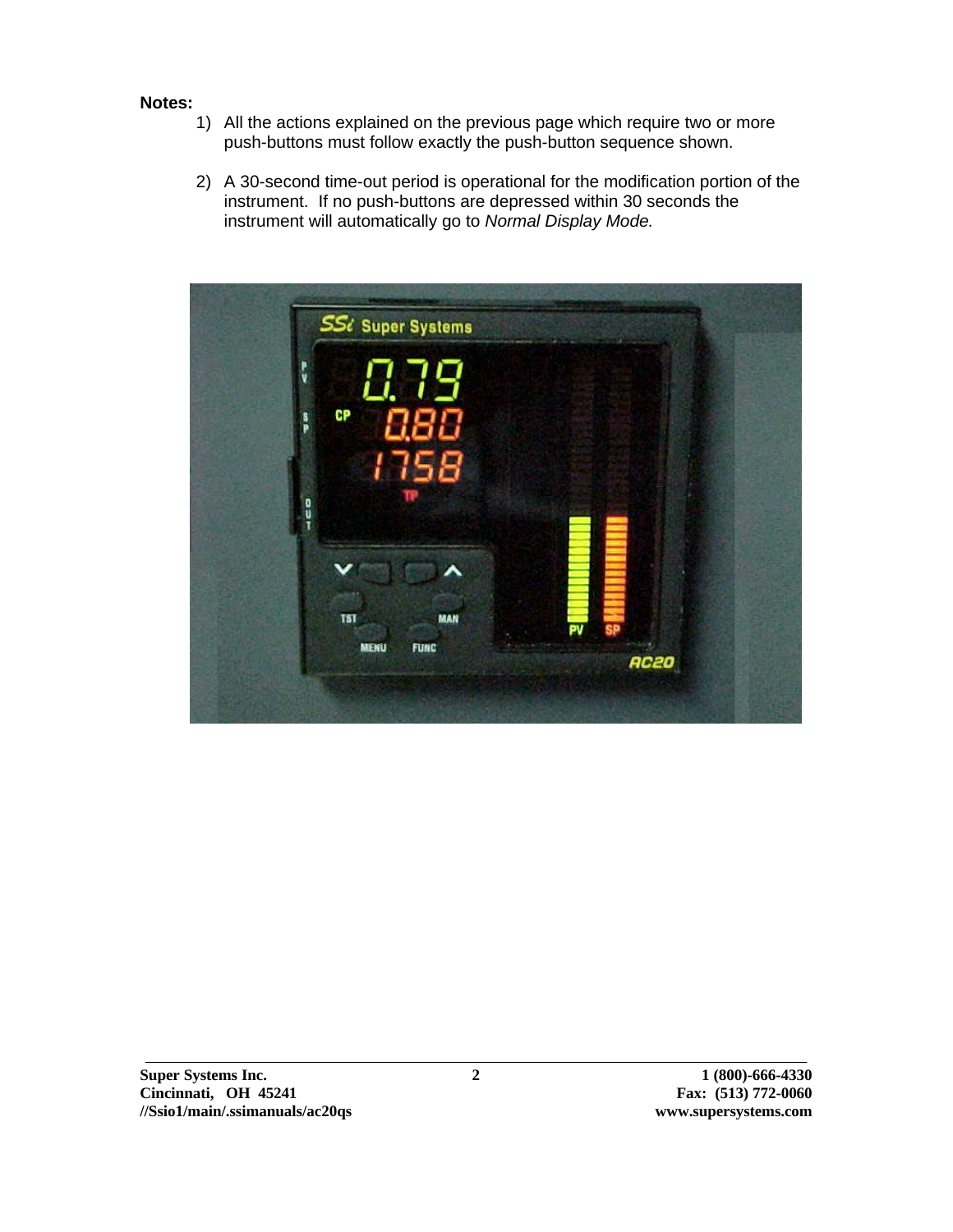# *SSi AC20 Quick Start Instructions*

## **Display Indicators**

Press the **FUNC** button to change the bottom display to the following.

| mV         | Lit when the sensor out (in mV) is shown on the lower display. |
|------------|----------------------------------------------------------------|
| <b>TP</b>  | Lit when the sensor temperature is shown on the lower          |
|            | display.                                                       |
| CP/DP      | DP Lit when instrument is in % control mode                    |
|            | CP lit when instrument is in dew point control mode            |
| <b>COF</b> | Lit when the carbon monoxide factor is shown on the lower      |
|            | display.                                                       |
|            | (Only used when controlling Carbon Potential)                  |
| H2F        | Lit when Hydrogen factor value is shown on the lower display.  |
|            | (Only used when controlling DewPoint                           |
| K          | Lit when the probe resistance value is shown on the lower      |
|            | display                                                        |
| <b>SEC</b> | Lit when the sensor response time is shown on the lower        |
|            | display                                                        |
| IΤ         | Lit when the probe temperature of the last probe test is shown |
|            | on the lower display                                           |

#### **Other LEDs Displayed:**

- 1 Lit when:
	- Out 1 is used as control output and it is **ON** condition
	- Alarm 1 is in alarm state and acknowledged.

Flashes when alarm 1 is in alarm state and it is not acknowledged.

- 2 Lit when:
	- Out 2 is used as control output and it is **ON** condition
	- Alarm 2 is in alarm state and acknowledged.

Flashes when alarm 2 is in alarm state and it is not acknowledged.

#### 3 – Lit when:

- Out 3 is used as control output and it is **ON** condition
- Alarm 3 is in alarm state and acknowledged.

Flashes when alarm 3 is in alarm state and it is not acknowledged.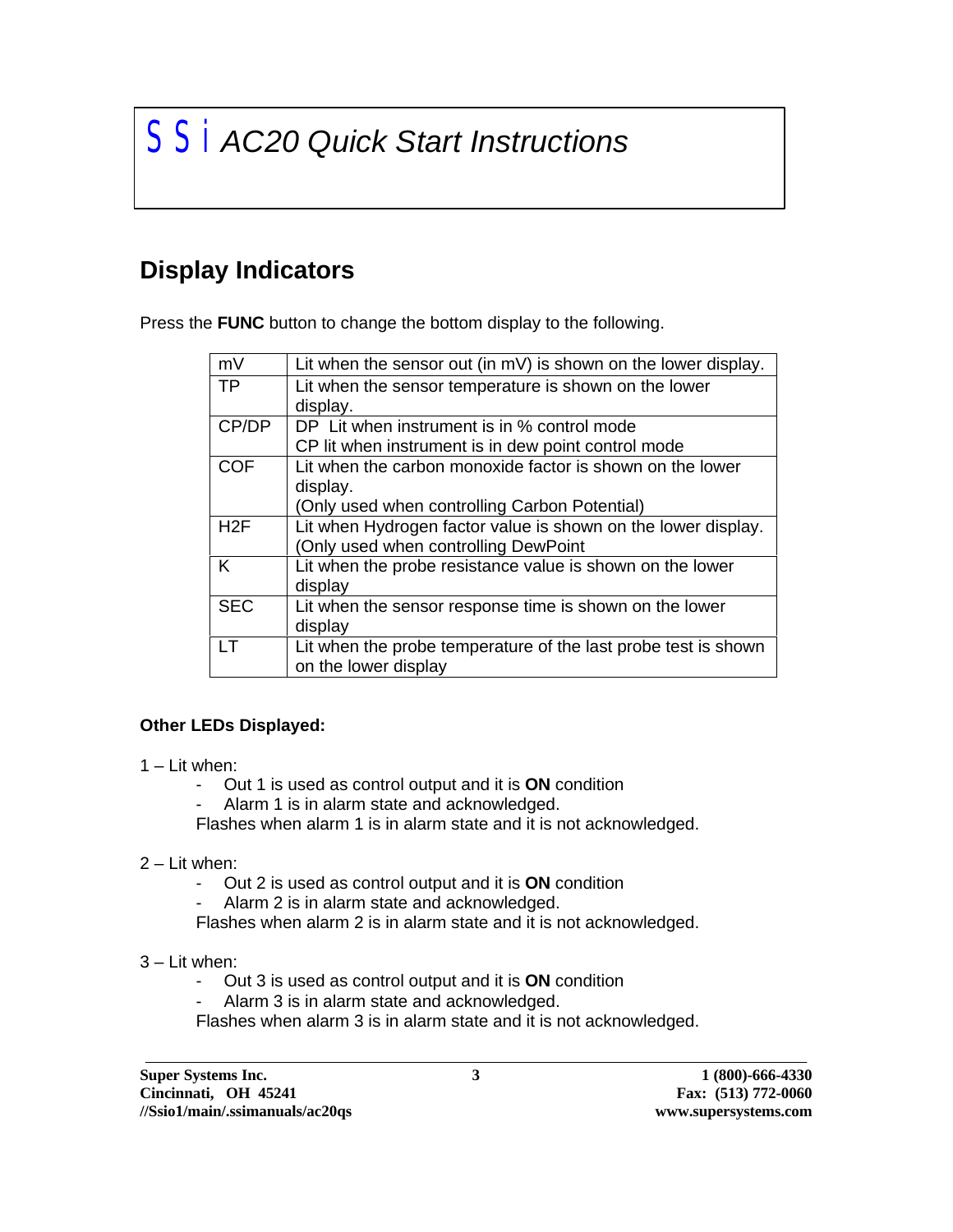## *SSi AC20 Quick Start Instructions*

#### **To Change Process Setpoint:**

When the device is in *AUTO Mode* and in *Normal Display Mode*

- $\Box$  Press the  $\Box$  or  $\Downarrow$  for more than 2 seconds, and the set point will begin changing.
- □ After achieving the desired set point, the instrument will time out for 2 seconds, and flash the new setting, indicating it has accepted the change.

**To Change to CO Factor** (When Instrument is in Carbon Control Mode):

When the device is in *AUTO MODE* and in *Normal Display Mode*

- q Press the **MENU** button **(Gr. 1 will be displayed in Yellow)**
- q Press **FUNC** Button twice This will display COF in the bottom window and the value in the middle window (Set Point Window)
- <sup>q</sup> Adjust the parameter by using ⇑ or ⇓ key
- q After achieving the desired value, you must press the **FUNC** button once again for the change to be accepted.
- q The instrument will time out for 30 seconds and return to *Normal Display Mode* or you may press the **MENU** button several times until you return to *Normal Display Mode*
- q To Verify that your change was accepted you may view the COF by pressing the **FUNC** button until you reach COF in the lower Display.

**To Change to H2F Factor** (When Instrument is in Dewpoint Control Mode):

When the device is in *AUTO MODE* and in *Normal Display Mode*

- q Press the **MENU** button **(Gr. 1 will be displayed in Yellow)**
- <sup>q</sup> Press **FUNC** Button three times This will display H2F in the bottom window and the value in the middle window (Set Point Window)
- <sup>q</sup> Adjust the parameter by using ⇑ or ⇓ key
- q After achieving the desired value, you must press the **FUNC** button once again for the change to be accepted.
- q The instrument will time out for 30 seconds and return to *Normal Display Mode* or you may press the **MENU** button several times until you return to *Normal Display Mode*